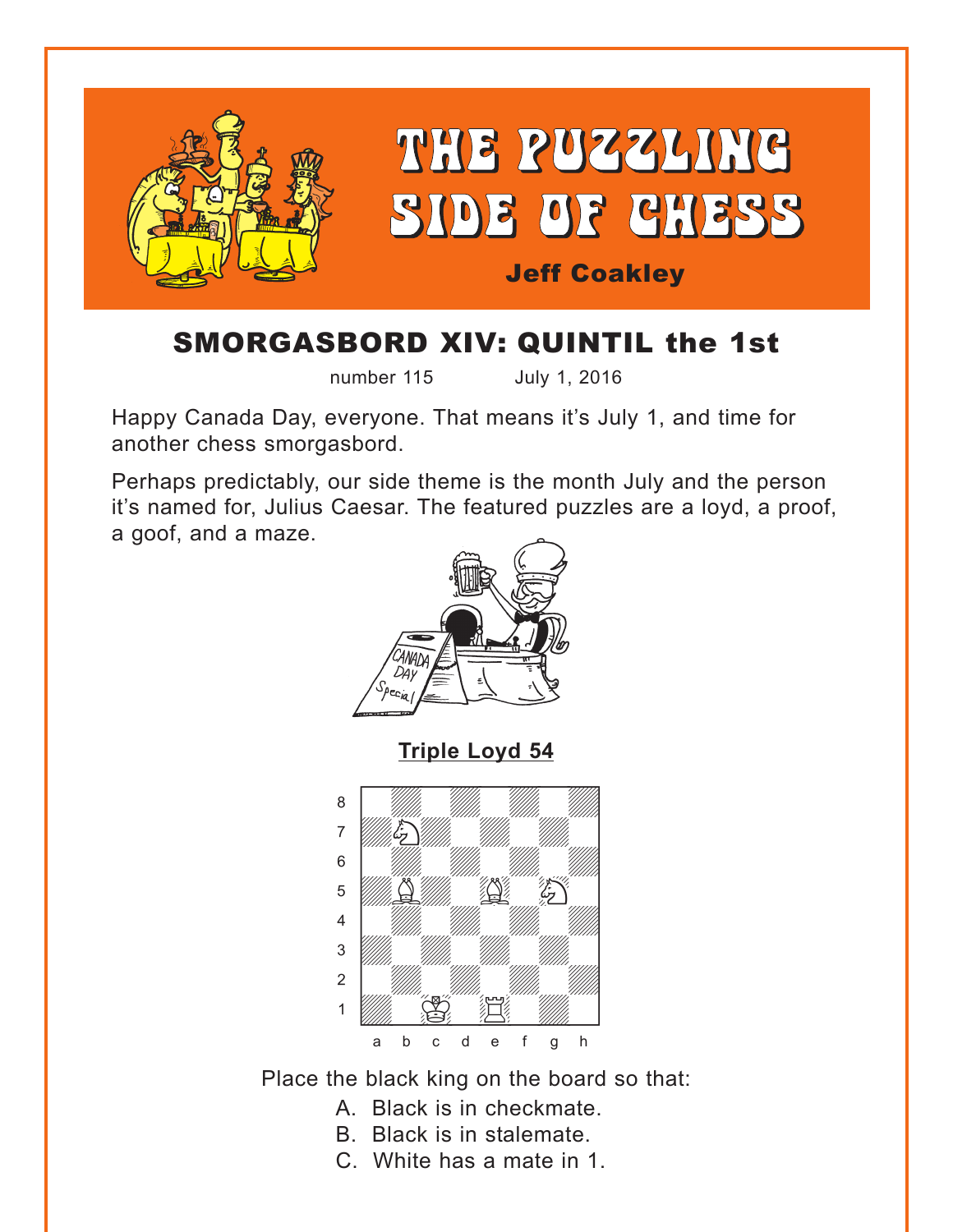<span id="page-1-0"></span>Julius Caesar (100 BC - 44 BC) was a Roman general, statesman, and author. While ruling Rome, he made major changes to the calendar, bringing it close to the form we still use.



**Julius Caesar** "I came, I saw, I conquered." Veni, vidi, vici.

In February 44 BC, Caesar was appointed "dictator in perpetuity". A few weeks later he was assassinated. To honour him, the Senate changed the name of his birth month to *lulius* (July). Previously it was called Quintilis. If the name had remained the same, we would be celebrating "Quintil the 1st".



Proof Game 56 (4.0 moves)

This position was reached after Black's fourth turn. What were the moves?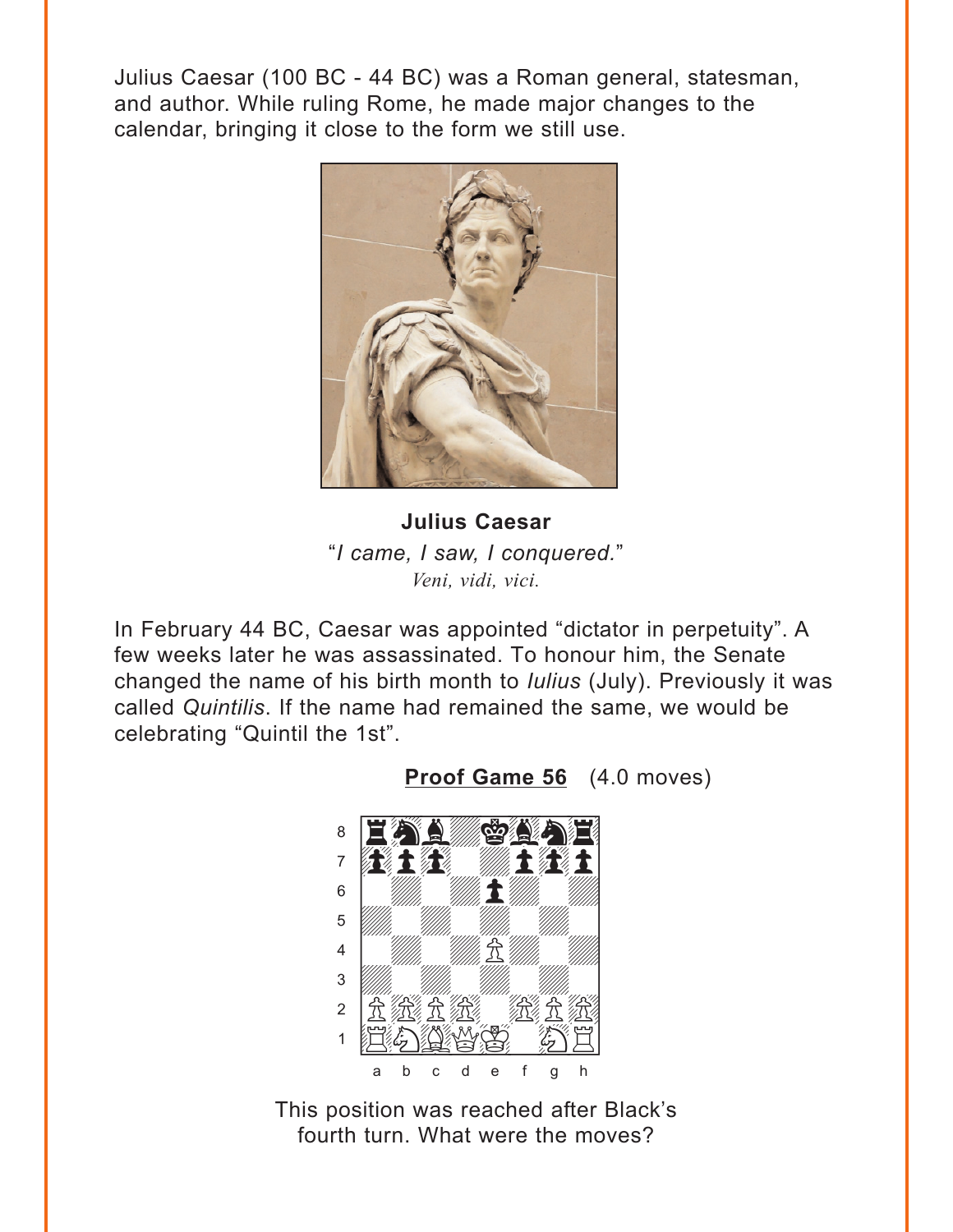<span id="page-2-0"></span>The language of Rome was Latin. Although it is no longer spoken, its profound influence continues around the world.

English is full of Latin words, phrases, and abbreviations. E.g., in chess we have *tempo*, post mortem, and excelsior (i.e., a pawn moving from the 2nd to the 8th rank on consecutive turns). We divide the day into  $a.m.$  and  $p.m.$ , we stand on *terra firma*, we sometimes go on ad nauseam, etc.

Here's a bit of *trivia* that you can quote *verbatim*. 'Audio' and 'video' are Latin for "I hear" and "I see."



The usual purpose of retrograde analysis is to determine what happened previously in a position. In goof problems, it is used to show why a position could not happen.

Who's the Goof? 32



Why is this position illegal?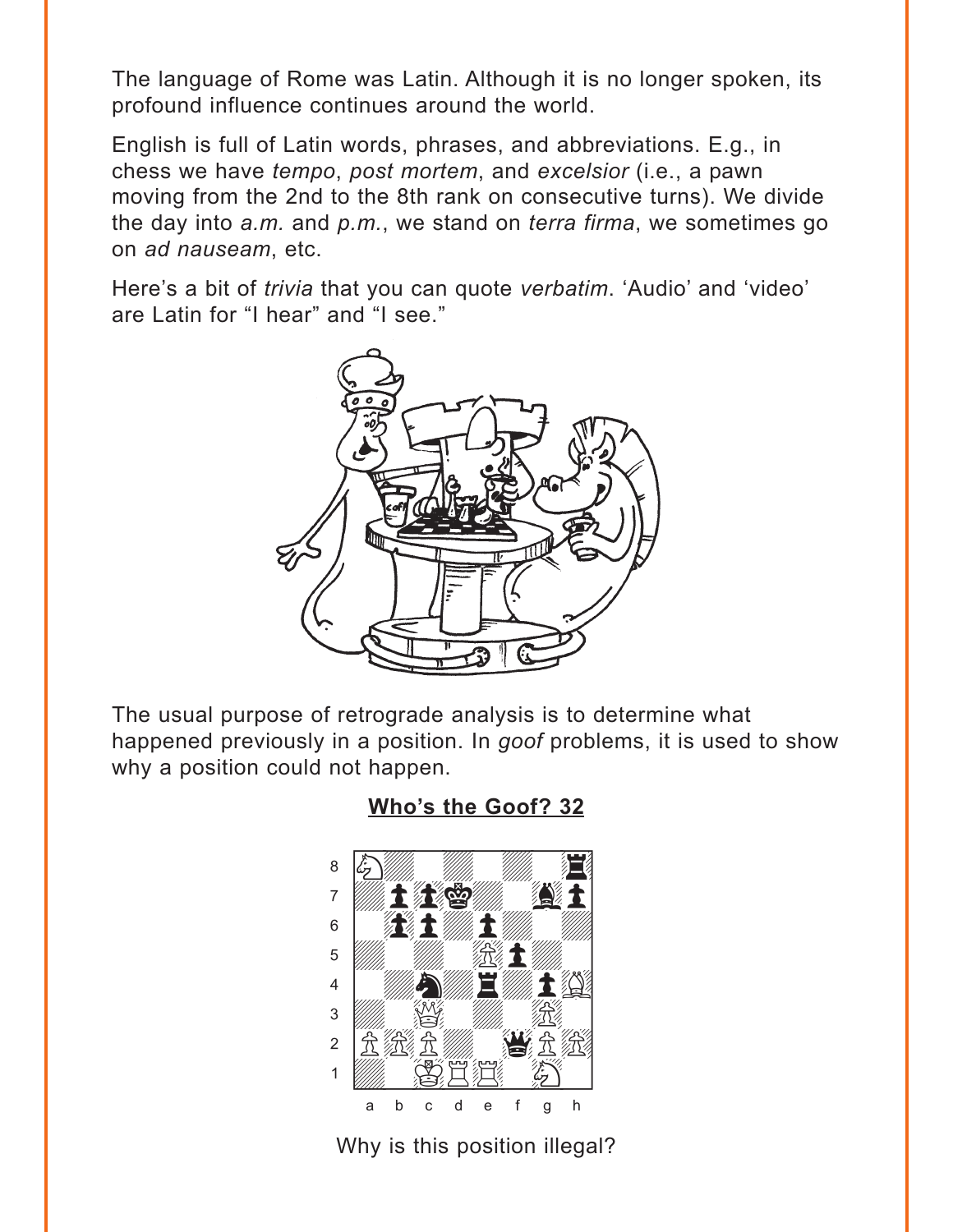<span id="page-3-0"></span>Latin mottos are everywhere. Family crests, official seals, and national monuments. Since we're mentioning Canada more than usual this week, here is our motto: A mari usque ad mare. "From sea to sea."

Nice enough, though not very inspiring and maybe not so correct. We actually have three oceans. Atlantic, Pacific, and Arctic. Has anyone suggested extending the motto? A mari usque ad mare ad mare.

And where's the beaver and moose?



The next puzzle is a Toronto style chess maze. Captures are not allowed. For more details, see the instructions below (and column 69).



#### **Chess Maze 15**

Pawn Maze Which kind of promoted piece gets through the maze fastest? Rook, bishop, or knight?

Only the white pawn moves. When it reaches the last rank, it may become a rook, bishop, or knight. But not a queen. After the promotion, only the promoted piece moves. Find the shortest path to capture the black king, without taking any pieces or moving to a square attacked by a black piece. It is possible to go through the maze with a rook, bishop, or knight. Figure out which piece has the shortest path, and which the longest.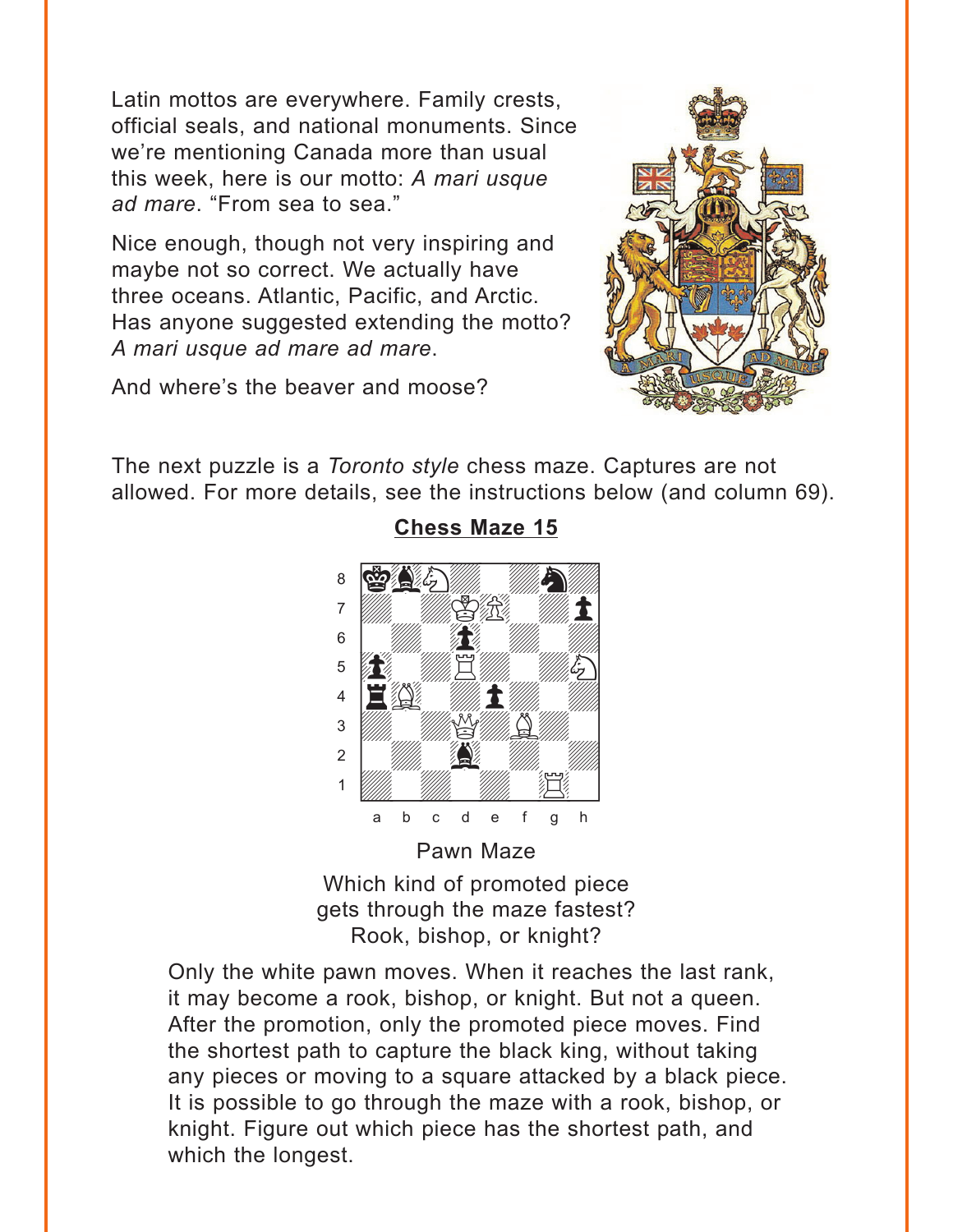# <span id="page-4-0"></span>**SOLUTIONS**

All problems by J. Coakley, Puzzling Side of Chess (2016).

PDF hyperlinks. You can advance to the solution of any puzzle by clicking on the underlined title above the diagram. To return to the puzzle, click on the title above the solution diagram.



**Triple Loyd 54** 

C. Ke7 (Bg7#) Discovering discovered check.

**Proof Game 56** 



1.e4 e6 2.Bb5 Ke7 3.Bxd7 Qe8 4.Bxe8 Kxe8 French Defence, Orbán Variation.

Hungarian composer Tibor Orbán (1956-1981) would have celebrated his 60th birthday this week. See column 3 for more information on him and the world's most famous proof game (3...c6 4.Be8 Kxe8).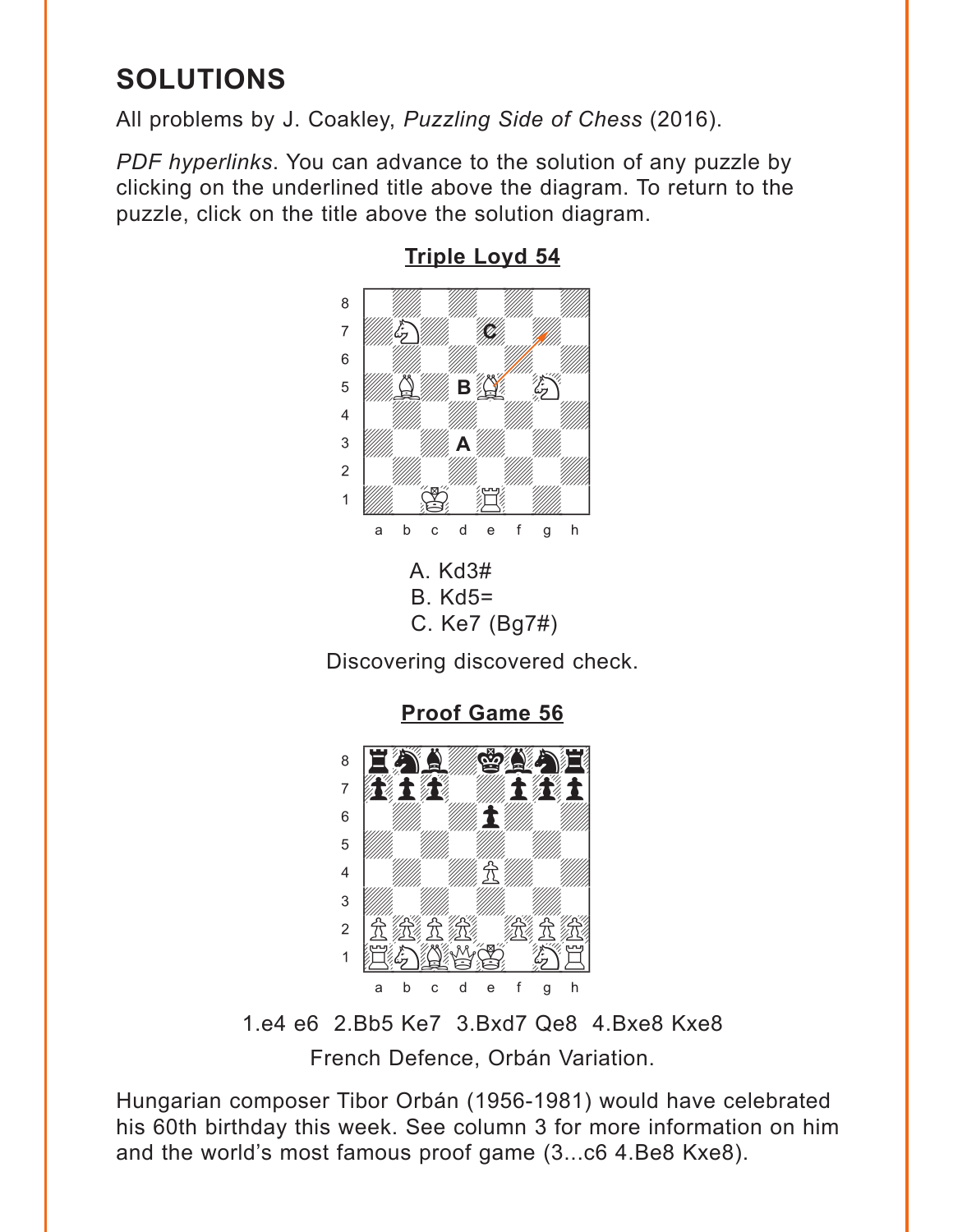### **[Who's the Goof? 32](#page-2-0)**

<span id="page-5-0"></span>

The position is illegal because the black king is in an impossible check. Other unusual features in the position are legal. The knight on a8 could have moved there before ...a7xb6 was played. The black doubled pawns on the b- and c-files could occur this way: Black captures the white light-square bishop on c6, then the white d-pawn promotes on d8 and moves to b6 where it is captured.

The black king is in check from the white rook on d1. The last move was not Rd1+ because the rook would already be checking the king from along the d-file. The last move was not Kd2-c1+ because the white king would be in an impossible double check on d2. The last move was not d4xe5+ because White would have made two captures on dark squares (g3, e5) and Black is only missing two pieces, a knight and a light-square bishop. Therefore the check is illegal. QED (*Quod erat demonstrandum* = 'which was to be proved')

[If the black bishop were on the light square f7 instead of g7, the position would still be illegal because if the last move was d4xe5+, then the black doubled pawns would be impossible since there could be no promotion on d8. See above.]

Here's a brief list of abbreviations from Latin. Put it in your briefcase for easy reference.

| e.g.      | exempli gratia "for the sake of example" = for example |
|-----------|--------------------------------------------------------|
| i.e.      | <i>id est</i> "that is"                                |
| etc.      | et cetera "and the rest" or "and other things"         |
| et al.    | et alii or et aliae (feminine) "and others"            |
| ibid.     | <i>ibidem</i> "in the same place"                      |
| <b>CV</b> | curriculum vitae "course of life" = resume             |
| M.O.      | modus operandi "method of operating"                   |
| VS.       | versus "against"                                       |
| a.m.      | ante meridiem "before meridian" = before noon          |

p.m. *post meridiem* "after meridian" = after noon